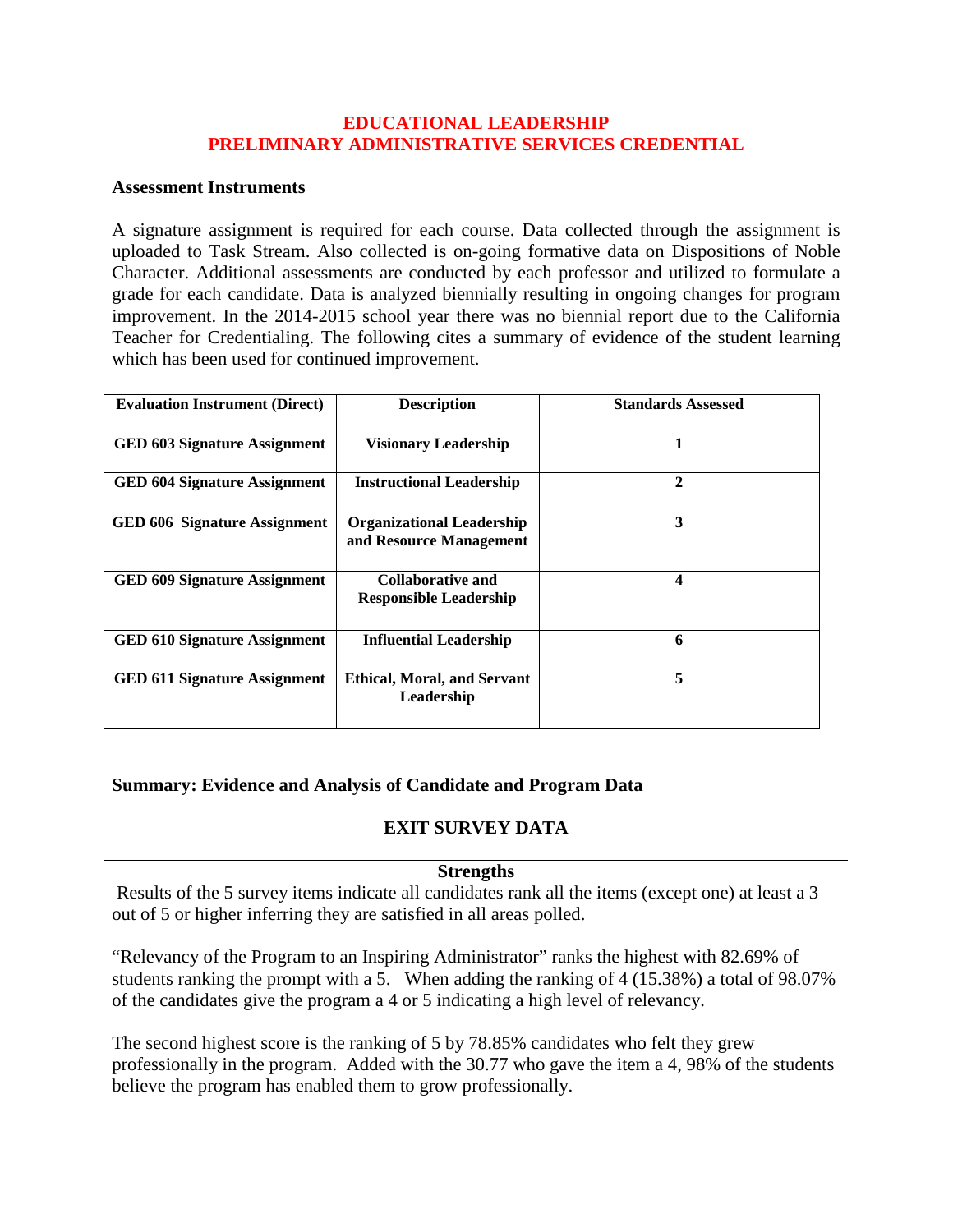The next highest score is "Support and Assistance Provided by the Fieldwork Supervisor" with 78.85% of the candidates scoring this a 5 and another 15.38% scoring it a 4—for a total of 94.23% of the candidates stating they had a high degree of support and assistance from the university fieldwork supervisor.

"Were the Courses Helpful to an Aspiring Administrator" was ranked a 5 by 51.92% of the candidates while another 38.46% ranked it a 4. Once again a high percentage 90.38% of the candidates gave helpfulness of the courses a very high ranking.

## **Areas for Improvement**

The item "Support and Assistance Provided by the Site Mentor" had the lowest scores. The percentage of candidates that gave it a 2 is 5.77%, followed by 13.46% for a 3. Only 51.92% ranked this a 5 and another 38.46 ranked it a 4. Site mentors provide support and assistance out of the goodness of their heart. At present, there is no compensation or training to fulfill this role. In the future, university supervisors will communicate more clearly the importance of the role of the site mentor in giving the candidates the guidance they need in fulfilling rigorous and relevant fieldwork experiences.

## **Candidate Performance**

Based on the high ratings of 4 of the 5 items, candidates appear to have gained a competence and a confidence to fulfill the role of an entry level administrator.

## **Program Effectiveness**

Scores indicate the current program is effective in providing relevancy, skills and support to enable the candidates to be successful entry level administrators.

# **DISPOSITIONS OF NOBLE CHARACTER ASSESSMENT**

### **Discussion**

Point Loma Nazarene University believes all of our candidates, no matter which program they are enrolled should be developing their character along with their knowledge and skills in teaching, counseling or administration. To that end the School of Education has identified a number of character traits which excellent professional leaders should exhibit. These Dispositions of Noble Character in the Educational Leadership program are assessed by the candidate, the professor and the fieldwork supervisor throughout the program.

Data for the past two years has been collected in two different ways. The 2012 and part of the 2013 data is based on our previous eight Dispositions of Noble Character. These eight dispositions have been assessed by a professor and the fieldwork supervisor as well as by the candidate. Current data, however, only reflects those of the candidates. In the future a system will be established to collect similar data from the fieldwork supervisor and the site mentor if appropriate.

In reviewing the data over the past few years faculty decided the results were not very informative. With almost no exception candidates were scoring themselves in the 3.5-3.9 range no matter when they assessed. We know that all candidates grow throughout their experience in knowledge and skills and faculty in their dual roles of teachers and advisors have observed candidates growing in the area of dispositions as well. So the faculty asked, how can we better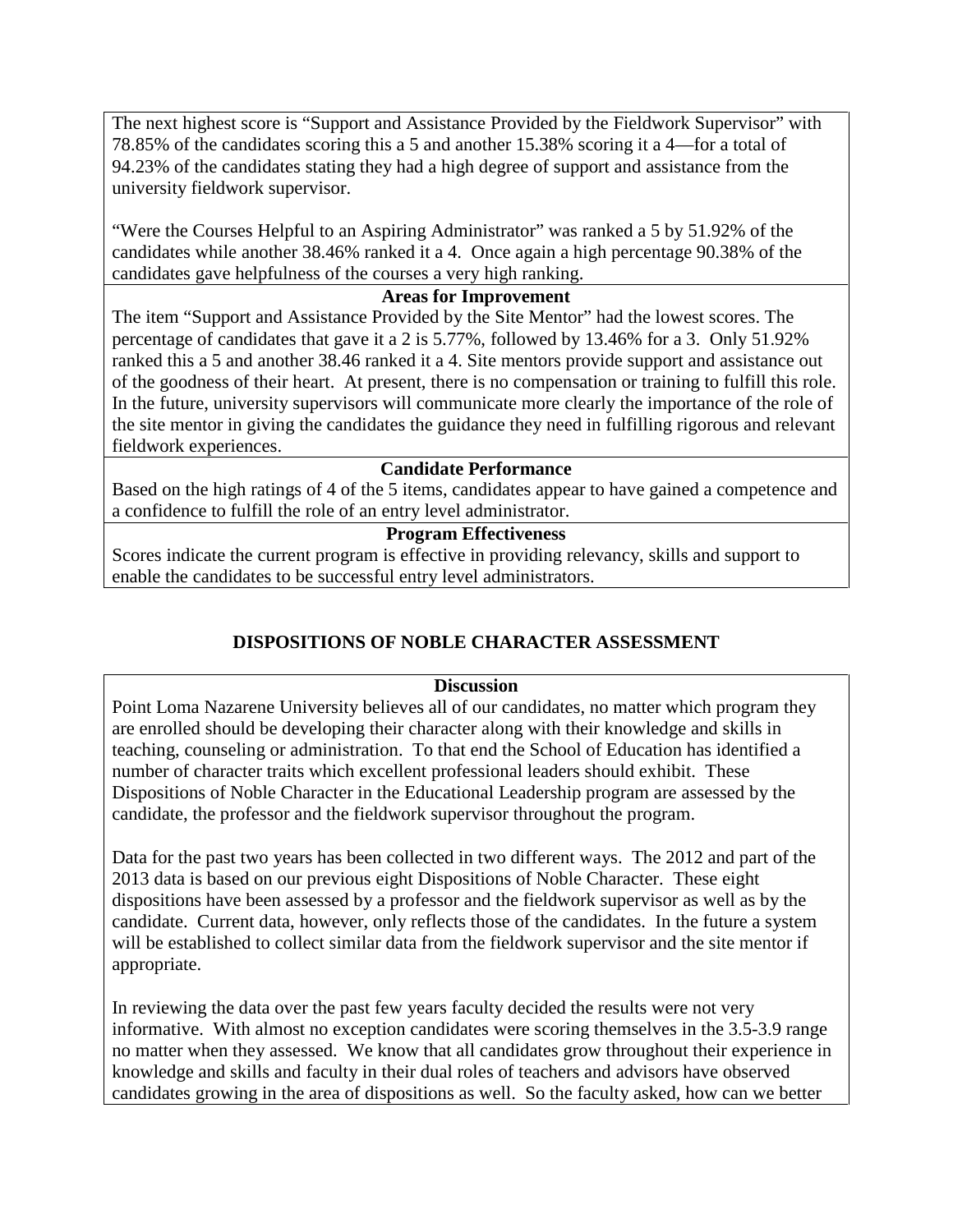assess the candidates in the Dispositions of Noble Character?

Eight dispositions were combined into four. Expected behaviors for each of the four dispositions are more clearly stated. This has resulted in slightly lower scores down as much as .3 or .4 per disposition. And the faculty believes this may be a better reflection of a candidates' disposition. In addition, "Reflective Learner" was added as a disposition to recognize the need for reflective leadership in the program and throughout their career.

Faculty also determined a more clearly stated schedule for assessment needed to be determined. Starting the in the 2014-2015 each candidate will be assessed at the end of the first course in the program and again by a different professor at the end of the final course. Candidates will selfassess at the beginning of the program and again at the end. Fieldwork supervisors will also assess at the end of the program and site supervisors will be asked to evaluate if allowed within the confines of the district's collective bargaining agreement.

### **Strengths**

In all three sets of data candidates assess themselves at a very high level in their dispositional behavior towards administrative leadership. On a four point scale, in the 2012 data 98.85% of 87 candidates scored themselves a 3 or a 4 on a 4 point scale as possessing the dispositions of Dignity and Honor to a high degree. This includes respecting the dignity of all human beings and being committed to respect, grace and service.

## **Areas for Improvement**

As indicated above in previous data, candidate responders ranked themselves very high, which provided very little room for growth and little information to the faculty.

### **Candidate Competence**

Data indicate candidates feel very competent in their dispositional behaviors in the areas indicated. With scores like these there appears to be little concern for the disposition of these candidates as they take on administrative responsibilities.

### **Program Effectiveness**

The School of Education is committed to the belief that dispositional awareness, growth and assessment is critical to the development of all educational candidates. The on-going assessment of future administrator leadership candidates including self-assessment and assessment by the field work supervisor is critical to their future success as an entry level administrator. Building these dispositions into the fabric of the administrative program, discussing them in class, applying them to case studies and simulations improves the reflection and self-assessment of the candidates.

## **SIGNATURE ASSIGNMENTS**

| <b>Data Source</b> | <b>Signature Assignment Analysis and Discussion</b>                                |
|--------------------|------------------------------------------------------------------------------------|
| <b>Signature</b>   | The Signature Assignment requires candidates to develop, articulate and steward    |
| <b>Assignment</b>  | a vision of teaching and learning for all students that is shared and supported by |
| <b>GED 603</b>     | the school community.                                                              |